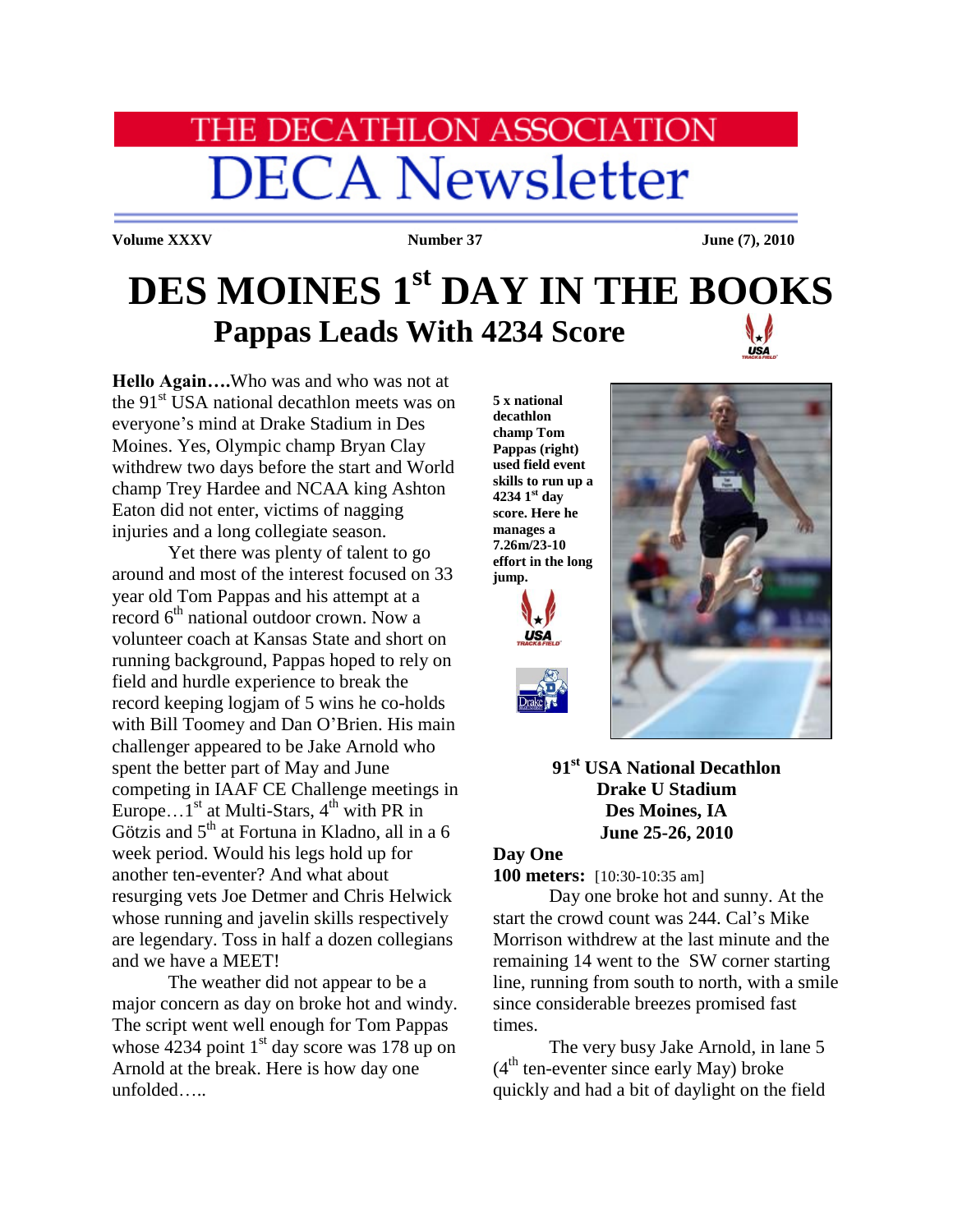at 40 meters. Chris Helwick, in lane 4, cut the margin slowly but did not get everything back as Arnold breezed in at 11.08 seconds, .05 ahead of Helwick. Aiding wind +1.5mps.

Section #2 saw Trinity Otto get out well and cruised down lane 8 with speedy vet Joe Detmer and Clemson's tall Miller Moss in pursuit. They were never able to collar the Aggie who clocked a fine 10.73 seconds, .07 ahead of Detmer's PR with Moss another .01 back. Most of the crowd followed the progress of Tom Pappas, 33, a 5x winner here, to see if he would hold up. He sprinted just fine, clocking 11.00. A nice (well, let's be honest, ok, a GREAT) tailwind  $(+3.3$ mps) aided all of the runners. And the seeding was virtually perfect as both sections produced close finishes and no one ran slower than 11.13 in the  $2<sup>nd</sup>$  race and only one ran gfaster than 11.13 in the first. Good athletes, proper seeding and a little wind produced very fine results.

*After One: Otto 922, Detm 906, Moss 903, Papp 861.*

**Long Jump:** [11:15-11:45 am] A nice crowd built and watched the



**Texas A&M senior Trinity Otto's speed kept him in 2nd place, 82 points behind Pappas (4234-4152)**

long jump on the west side, jumping, again, from south to north. Simultaneously qualifying rounds in the junior men and women 200m dash were being conducted in the opposite direction, finishing directly into the wind. The large 200m wind gauge continually reminded the crowd of the strong headwinds for the junior sprinters and comesurate tailwinds for the dec jumpers…. -3.3….-4.2…..-2.9…..-3.6. One had to sympathize for the sprinters but the decathletes were delighted…so what if the scores would be windy…here was an opportunity to PR and PR they did.

The very first jump was a 7.28m/23- 10 ¾ PR by Detmer, while Moss ended round #1 with a lifetime best 7.16m/23-6. Detmer improved his PR in round #2 getting his first career 24 footer (7.33m/24-¾).

Otto leaped  $7.40 \text{m}/24 - 3\frac{1}{2}$  in round #2 to win the event and Pappas got 7.25m/23-9 ½ . Mat Clark, Ames, and a crowd favorite since he schooled at Northern Iowa, equaled a PR as well at 7.21m/23-8. In round #3 Akron's Dan Kinsey hit the toe-board perfectly and covered 7.04m/23-1¼ of Des Moines real estate, yet another lifetime best. Veteran Mark Jellison got a 7.29m/23-11 effort while Pappas improved 1cm in the final round. Helwick nailed his best leap in two years with a 7.17m/23-6¼. In all, there were 5 lifetime best efforts and nearly everyone pushed the PR envelope. Unlike the junior decathlon long jump conducted on the same pit two days earlier, the veterans managed the gusty winds and there were only 3 fouls in 36 attempts. The athletes were as hot as the temperatures (high 80's). *After Two: Otto 1832, Detm 1799, Moss*

*1755, Papp 1737.*

**Shot Put:** [12:30-12:56 pm]

The decathletes had to share the CE spotlight with Hyleas Fountain who was running up a big  $1<sup>st</sup>$  day score herself... eventually  $4068$  1<sup>st</sup> day points, one of the highest in history!).

Throwing in the southeast corner circle Pappas fouled (at the board) in round #1 while Dan Kinsey led with a 14.74m/48-4  $\frac{1}{2}$  toss. Pappas, wearing the new purple Nike uniform, lit it up in round #2 with a 16.33m/ 53-7 put to take the overall lead. Kinsey improved to a near PR 15.02m/49-3 ½ effort.